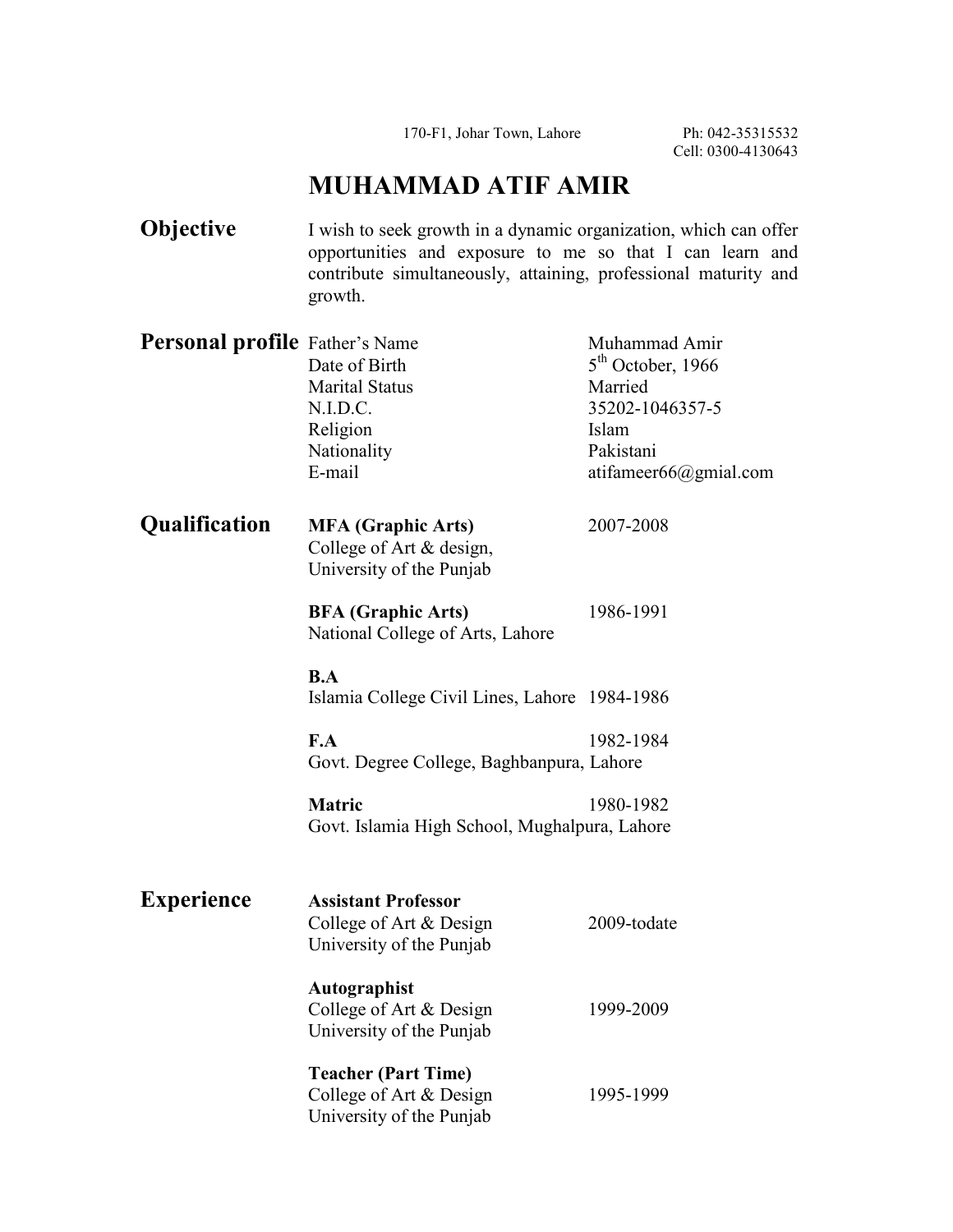|                    | <b>Assistant Autographic</b><br>College of Art & Design<br>University of the Punjab              | 1992-1995 |
|--------------------|--------------------------------------------------------------------------------------------------|-----------|
|                    | <b>Responsibilities</b> Course leader (Department of Printmaking)<br>College of Art & Design     | 2010      |
|                    | <b>Convener Maintenance Committee</b><br>College of Art & Design                                 | 2010      |
|                    | <b>Member Tour Committee</b><br>College of Art & Design                                          | 2010      |
| <b>Exhibitions</b> | <b>Art for Life</b><br>Al-Hamra Art Gallery                                                      | 2010      |
|                    | <b>Faculty Group Show</b><br><b>PURAF Art Gallery</b><br>College of Art & Design                 | 2009      |
|                    | <b>Dimensions</b><br>Faculty Group Show<br>College of Art & Design                               | 2008      |
|                    | <b>Theses Display</b><br>Al-Hamra Art Gallery                                                    | 2008      |
|                    | <b>Faculty Group Show</b><br>College of Art & Design                                             | 1996      |
|                    | <b>Punjab Artist Association Exhibition</b><br>College of Art $&$ Design                         | 1995      |
|                    | <b>Faculty Group Show</b><br>PC, Lahore                                                          | 1991      |
|                    | <b>Group Exhibition</b><br>Shakir Ali Museum, Lahore                                             | 1991      |
| Workshops          | <b>Workshop of Printmaking</b><br>College of Art & Design                                        | 2010      |
|                    | <b>Workshop of Printmaking</b><br>College of Art & Design                                        | 200       |
|                    | <b>Workshop of Neural Painting</b><br>(Painting Size 18 ft. x 18 ft.)<br>College of Art & Design | 1995      |
|                    | <b>Workshop of Painting</b><br>College of Art & Design                                           | 1994      |